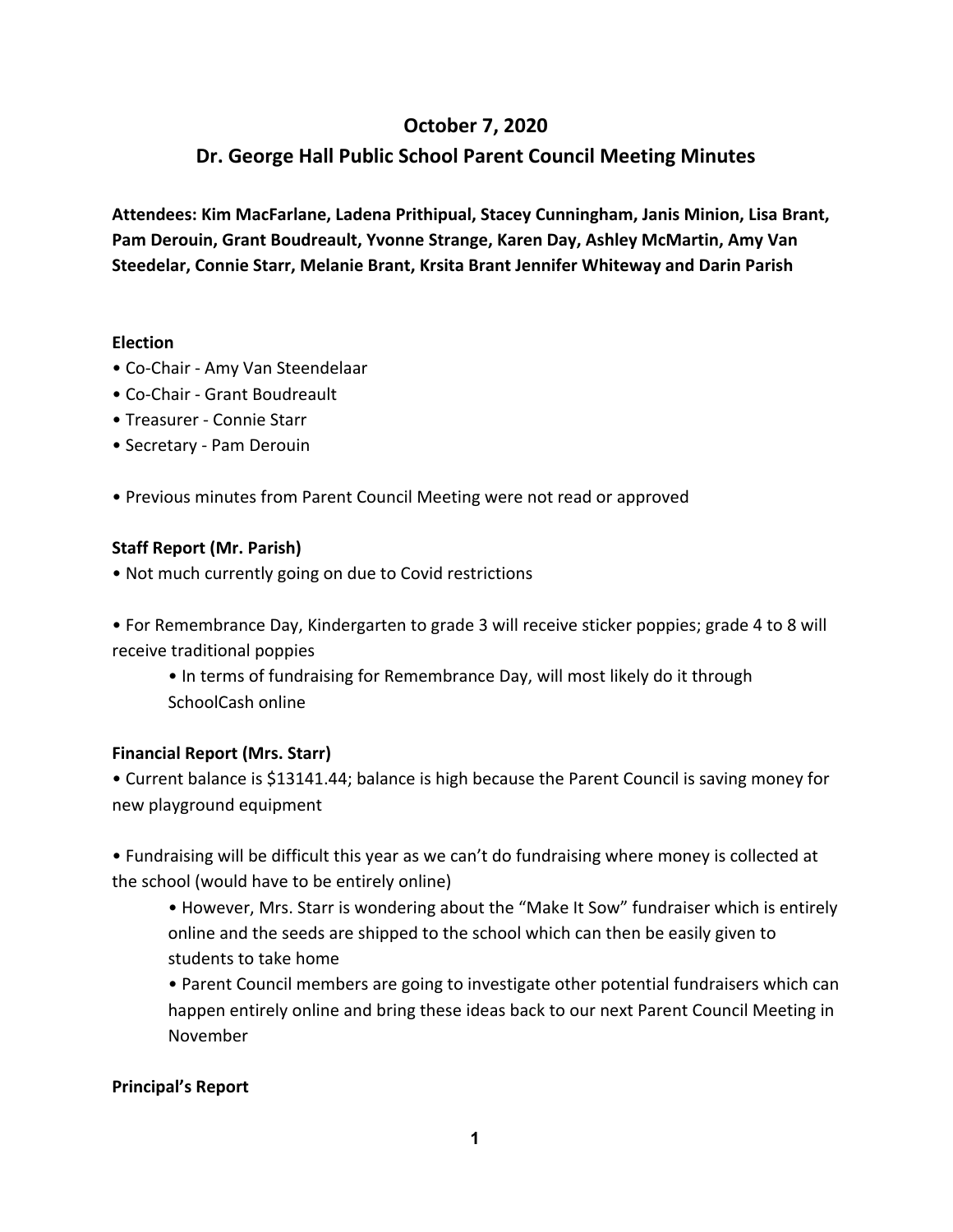• Most fundraising will not be possible at this point due to Covid restrictions (based on the above, we might be able to do some)

• Let It Snow Vendor Sale - while we did this last year, likely not something that we can commit to this year

- School Photos currently on hold
- Breakfast with Santa at this point, we cannot commit to being able to hold this

### **School Reorganization**

- was a topic of conversation for many people
	- our school (like every other school in our board) reorganized prior to school starting
	- based on need for online teachers
	- as a result, our classes were reorganized to their usual maximum cap numbers

• as is often in the case when cap sizes are involved, we did end up with some blended classes where there were small numbers of one grade in a blended class

• there is a wait list for students who wish to switch between online and bricks and mortar school; being approved on an individual basis

• students who go to home schooling likely will not be allowed to re-register for online or bricks and mortar school until at least February 2021 or perhaps not at all this school year

### **Covid Precautions**

- we are following protocols as best as possible
	- classes are kept separate, including on the yard
	- students wear masks other than when eating and outside on the yard (and are 6 or more feet apart)
	- for the most part, students have been doing well with wearing masks

• sanitizing stations are set up beside the entry doors that students typically use and students are encouraged to use the sanitizer when entering the building (and they also wash their hands in the classroom)

- we are doing our best to track potential contacts between students over the day in case we do end up with a Covid case in the school
- new Covid Screening Tool for Students and Children in Daycares has made a significant difference in terms of the number of students going home due to illness

### **Moving Forward**